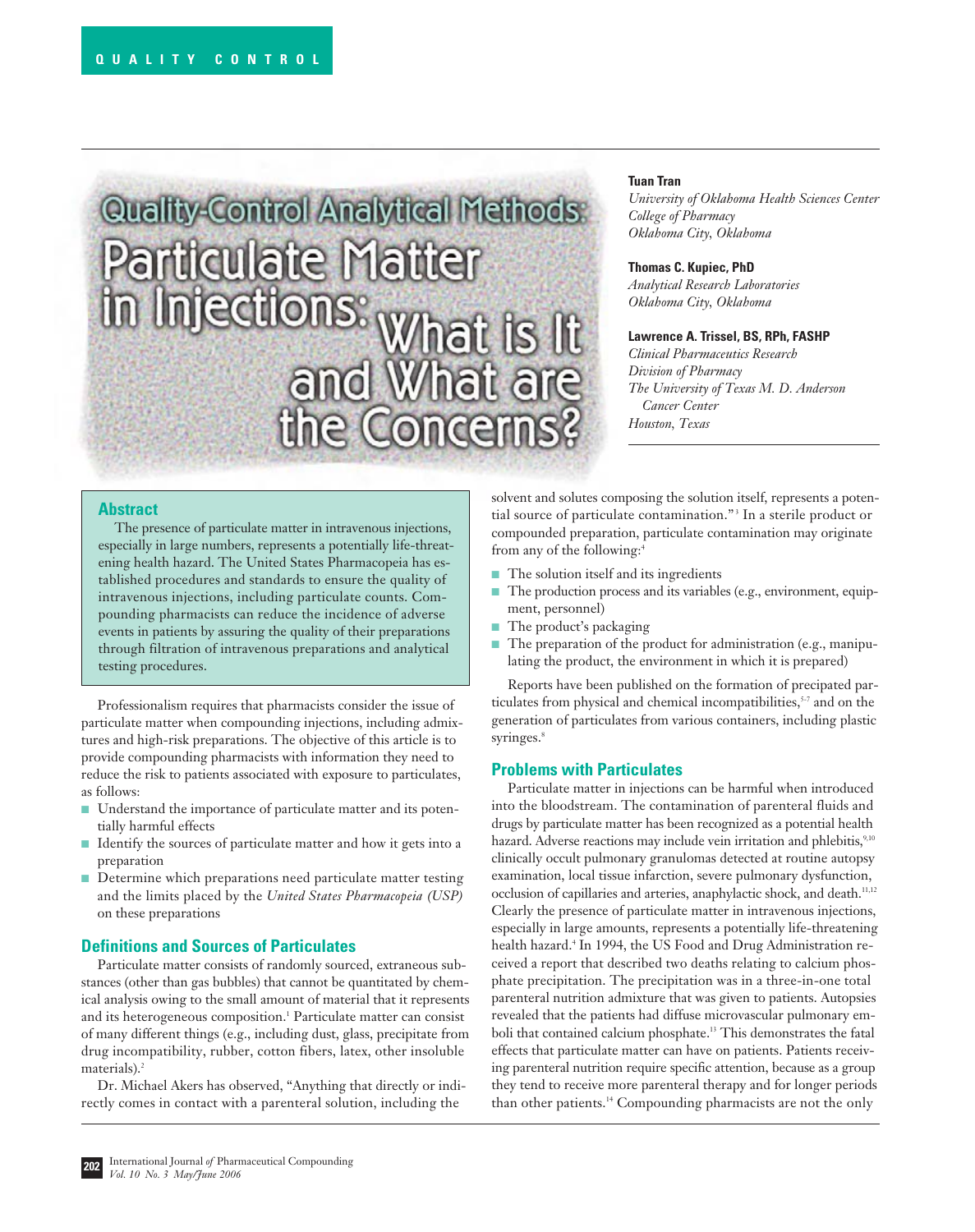ones facing this issue—even drug manufacturers have struggled with particulate matter contamination problems. Too frequently, particulate matter contamination has exceeded the legal limits.<sup>12</sup> Between 1996 and 1999, 28 recalls (Class II and Class III) of commercial sterile products were initiated because of the presence of foreign substances, particulate matter, or precipitate.<sup>4</sup> Compounding pharmacists can reduce the incidence of adverse events in patients by assuring the quality of their preparations through filtration of preparations and analytical testing procedures.

The size of particulate matter is an important factor when considering the potential risk to patients. Particles as small as 2 µm in diameter have been associated with microthrombi formation in patients, according to Walpot et al.<sup>12</sup> Akers et al noted that the smallest capillary blood vessels are considered to have a diameter of approximately 7 µm.3 Therefore, all particles having a size equal to or greater than 7 µm can conceivably become entrapped in and occlude capillaries, increasing the potential for adverse effects. Simple visual inspection, which is required for compounded injections,<sup>1</sup> may be adequate for large particles but is inadequate for smaller particles. The lower limit of visibility of the naked human eye is approximately 40  $\mu$ m.<sup>15</sup> Specialized testing methods are therefore necessary to adequately assess the total particulate burden of injections.<sup>1</sup>

### **Standards for Particulates**

The United States Pharmacopeia (USP) has established fixed parameters for particulate matter in preparations intended for intravenous use. Particulate matter testing is an official test of the *USP* and is performed to ensure that unintended and nontherapeutic particulates in solution dosage forms do not exceed established limits.<sup>1</sup> Determination of sizes of nonsoluble drug particles should not be confused with testing for extraneous particulate matter. Particle size is often determined for nonsolution particulate therapeutic entities (e.g., emulsions, liposomes) in which the particle size distribution is important.

*USP* guidelines state that all large-volume injections for singledose infusion, and small-volume injections for which the monographs specify such requirements, are subject to the particulate matter limits set by the *USP*. <sup>1</sup> Large-volume intravenous solutions are injections labeled as containing more than 100 mL, unless otherwise specified in the individual monograph, and small-volume injections are injections labeled as containing 100 mL or less. Excluded from the requirements of *USP* Chapter <788> Particulate Matter in Injections are injections intended solely for intramuscular or subcutaneous administration.

The *USP* guidelines also state that, prior to dispensing, all containers of parenteral preparations shall be inspected to the extent possible for the presence of observable foreign and particulate matter in their contents. Every container whose contents show evidence of visible particulates shall be rejected. Preparations compounded as intravenous injections according to *USP* monographs require particulate matter testing if labeled as *USP*. 1

*USP* Chapter <788> sets forth two test procedures for the determination of particulate matter. These two tests are (1) the light obscuration particle count test and (2) the microscopic particle count test. The two procedures test for particulate matter in preparations and count the particles that are larger than 10 and 25 µm. Currently, the predominant method of testing for particulate matter is the light obscuration particle count test. The microscopic test is used when a sample fails the light obscuration test or when the sample material (such as emulsions, colloids, and liposomal preparations) may produce erroneous data when analyzed by the light obscuration test.<sup>1</sup>

The light obscuration particle count test uses an electronic, liquidborne particle counting system utilizing a laser light obscuration sensor to detect particulate matter. The apparatus works by passing a sample fluid past a window through which light from a laser beam is detected by a photomultiplier tube. As the particles pass through the laser light, the intensity of the light beam is reduced and the amplitude of the resulting signal is proportional to the projected area of the particle. This provides the operator with the amount and size of the particles in a sample.2 The *USP* limits for the light obscuration test are shown in Table 1.<sup>1</sup>

| <b>Table 1. Particle Count Limits, Light Obscuration Test.</b>                                                                                                                                                                                                                                                                        |             |                   |  |  |
|---------------------------------------------------------------------------------------------------------------------------------------------------------------------------------------------------------------------------------------------------------------------------------------------------------------------------------------|-------------|-------------------|--|--|
|                                                                                                                                                                                                                                                                                                                                       | $>10 \mu m$ | $>25 \mu m$       |  |  |
| Small-volume injections                                                                                                                                                                                                                                                                                                               | 6000        | 600 per container |  |  |
| Large-volume injections                                                                                                                                                                                                                                                                                                               | 25          | 3 per milliliter  |  |  |
| Note: This table shows the limits for small-volume and large-volume<br>injections detected by using the light obscuration test. Columns<br>present the limits for all particles larger than or equal to 10 µm and<br>25 µm. Preparations that exceed any of the relevant counts should<br>be discarded and not dispensed to patients. |             |                   |  |  |

The microscopic particle count test involves filtering the sample through a microporous membrane filter and counting the particles collected on the membrane under a compound binocular microscope. The operator uses a circular diameter graticule to compare the sizes of the particles with the references and then count the particles larger than 10 and 25 µm.2 The *USP* limits for the microscopic particle count test are shown in Table 2.<sup>1</sup>

| <b>Table 2. Particle Count Limits, Microscopic Method.</b>                                                                                                                                                           |             |                   |  |
|----------------------------------------------------------------------------------------------------------------------------------------------------------------------------------------------------------------------|-------------|-------------------|--|
|                                                                                                                                                                                                                      | $>10 \mu m$ | $>25 \mu m$       |  |
| Small-volume injections                                                                                                                                                                                              | 3000        | 300 per container |  |
| Large-volume injections                                                                                                                                                                                              | 12          | 2 per milliliter  |  |
| Note: This table shows the limits for particle counts in small-volume<br>and large-volume injections as detected by using the microscopic<br>test. Columns present the limits for all particles larger than or equal |             |                   |  |

test. Columns present the limits for all particles larger than or equal to 10 µm and 25 µm. Preparations that exceed any of the relevant counts should be discarded and not dispensed to patients.

### **Conclusion**

It has been demonstrated that particulate matter can be a potential health hazard in preparations intended for intravenous use. The *USP* has established guidelines to limit the amount of particulate matter introduced into these preparations and thus into the patient. The testing methodologies provided by the *USP* can assure compounding pharmacists of the quality of their preparations and the quantification of subvisible particles. Pharmacists can use these tools to enhance the safety of their patients.